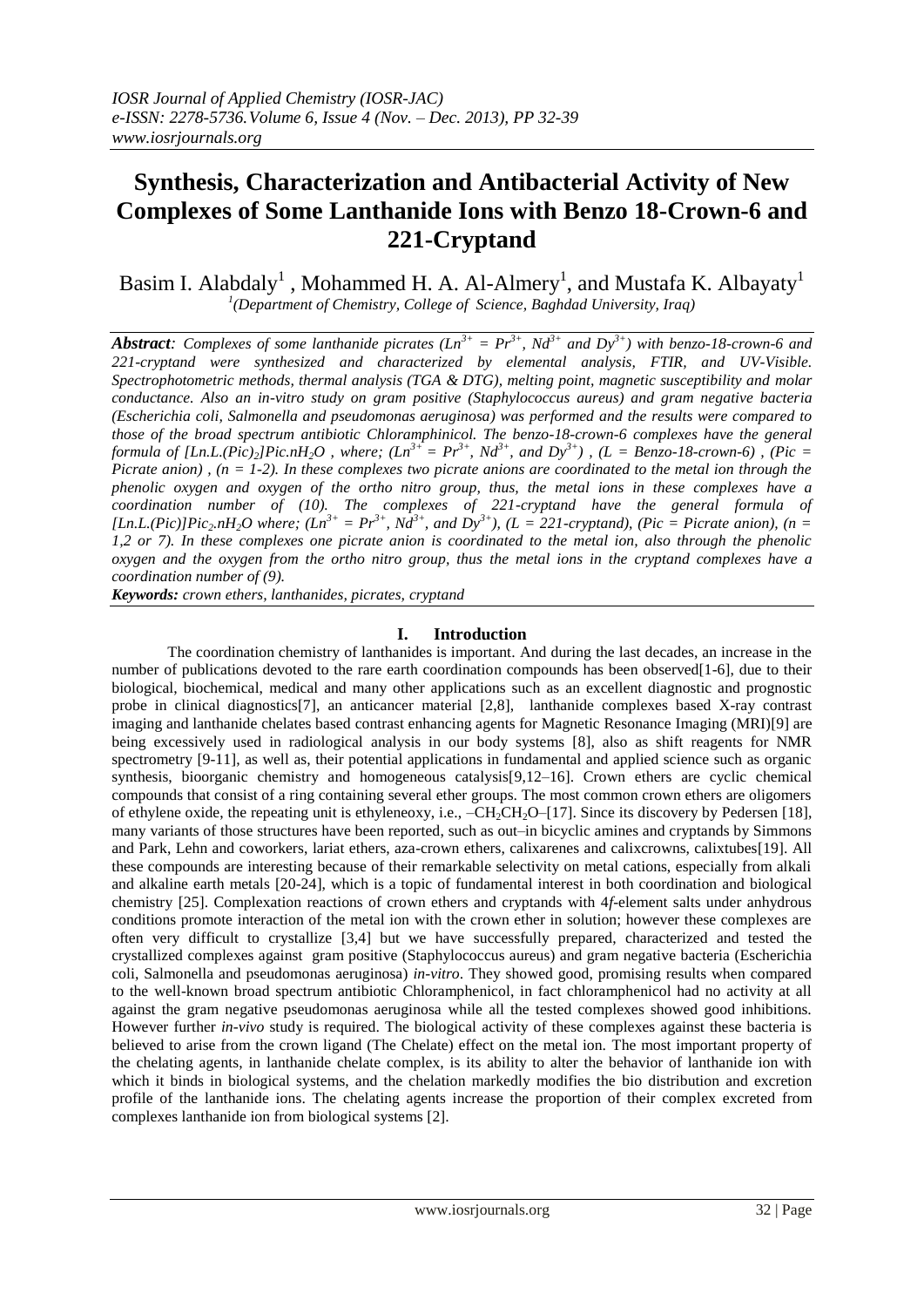# **II. Materials And Methods**

All the Starting materials were commercially available. The ligands (benzo 18-crown-6 and 221 cryptand) were obtained from Sigma Aldrich Company, lanthanide oxides, picric acid and the solvents were obtained from Merck Company and were used without further purification. The lanthanide content was determined by EDTA titration using xylenol orange as an indicator. The carbon, hydrogen and nitrogen content were determined using the Carlo Erba EA 1108 elemental analyzer. The IR spectra were recorded using KBr pellets and an 8400 S – FTIR SHIMADZU spectrometer. The UV – Visible Spectra were recorded using an 1800 – UV SHIMADZU spectrometer. Conductivity measurements were carried out using a HI 9811 – 5 Portable HANNA pH/EC/TDS/<sup>o</sup>C meters. Thermal analysis of the prepared complexes was performed using SHIMADZU 60-H Thermo Gravimetric Analyzer. The melting points were measured using a GALLENKAMP melting point apparatus. The magnetic properties were measured using a Johnson Matthey MSB MarkI magnetic susceptibility balance.

# **Preparation of lanthanide picrate:**

**General procedure:** (1 mmole) of lanthanide oxide was placed in a round bottomed flask, followed by the addition of (40 ml) of (0.05 M) picric acid and refluxed at (85  $^{\circ}$ C) until all the oxide was dissolved, the process took few hours to more than 24 hours. The clear yellow solution was filtered while still hot then the filtrate was concentrated on a heater at (40-50  $^{\circ}$ C) to half of its volume after that the solution was left over night to be air concentrated (if you want to accelerate the process then evaporate the solution on the heater very slowly and on a low temperature, care must be taken since the metal salts of picric acid are highly explosive more than the acid itself but the slower the rate of the concentration the better yield you get). After the concentration and the evaporation of the solution yellow-dark yellow crystals were formed, all the crystals were collected and stored in a desiccator. The colors of the salts were bright yellow-orange. The general equation for the preparation of lanthanide picrates is shown below:

 $\text{Ln}_2\text{O}_{3(s)} + 6 \text{ (NO}_2) \cdot \text{C}_6\text{H}_2\text{OH}_{(a_0)}$   $\Delta$  2 LnPic<sub>3</sub>.xH<sub>2</sub>O Where  $Ln^{3+} = Pr^{3+}$ ,  $Nd^{3+}$  and  $Dv^{3+}$ 

# **Preparation of B18-crown-6 complexes:**

**General procedure:** a solution of (1 mmole) of B18-crown-6 in (3 ml) of absolute ethanol was added to a solution of (0.5 mmole) of lanthanide picrate in (3 ml) of absolute ethanol and refluxed at (60  $^{\circ}$ C) for one hour, then the solution was left overnight. The developed precipitate or crystals were collected and stored in a desicator for 24 hours. In some cases a gummy like precipitate formed. The gummy precipitate was treated with (40-60 <sup>0</sup>C) petroleum ether for several times till a fine powder precipitate was formed. The obtained crystals were yellow-orange.

# **Preparation of 221-cryptand complexes:**

General procedure: a solution of (2 mmole) of 221-cryptand in (10 ml) of absolute ethanol was added to a solution of (1 mmole) of lanthanide picrate in (10 ml) of absolute ethanol at room temperature. Immediate precipitation occured along the addition, then the precipitate was filtered and washed with small proportions of ethanol; finally the precipitate was placed in a desiccator and left for 24 hours for complete dryness. The colors of the complexes were yellow-dark orange.

#### **III. Results**

#### **Physical and Chemical measurements:**

The carbon, hydrogen, nitrogen and metal content data alongside the melting points, colors, conductivity values, and magnetic moments of the prepared complexes are shown in table (1).

#### **IR spectra:**

**IR spectra of the lanthanide picrates:** The data of the absorption frequencies of picric acid and lanthanide picrates are listed in table (2). The most important band shift is the one that belongs to the ν (O-H) stretching vibration which is shifted in the spectra of the salts by  $(367 - 397 \text{ cm}^{-1})$  towards higher wave numbers when compared to the spectra of picric acid, this may be due to the breaking of the intramolecular hydrogen bonding between the phenolic hydrogen and the oxygen from the adjacent nitro group, and the formation of an ion pair between the  $\text{Ln}^{3+}$  ion and Pic<sup>-</sup> [26, 36]. Some noticeable shifts in the bands of the symmetric and asymmetric stretching vibrations of the nitro groups are observed in the spectra of the lanthanide salts when compared to the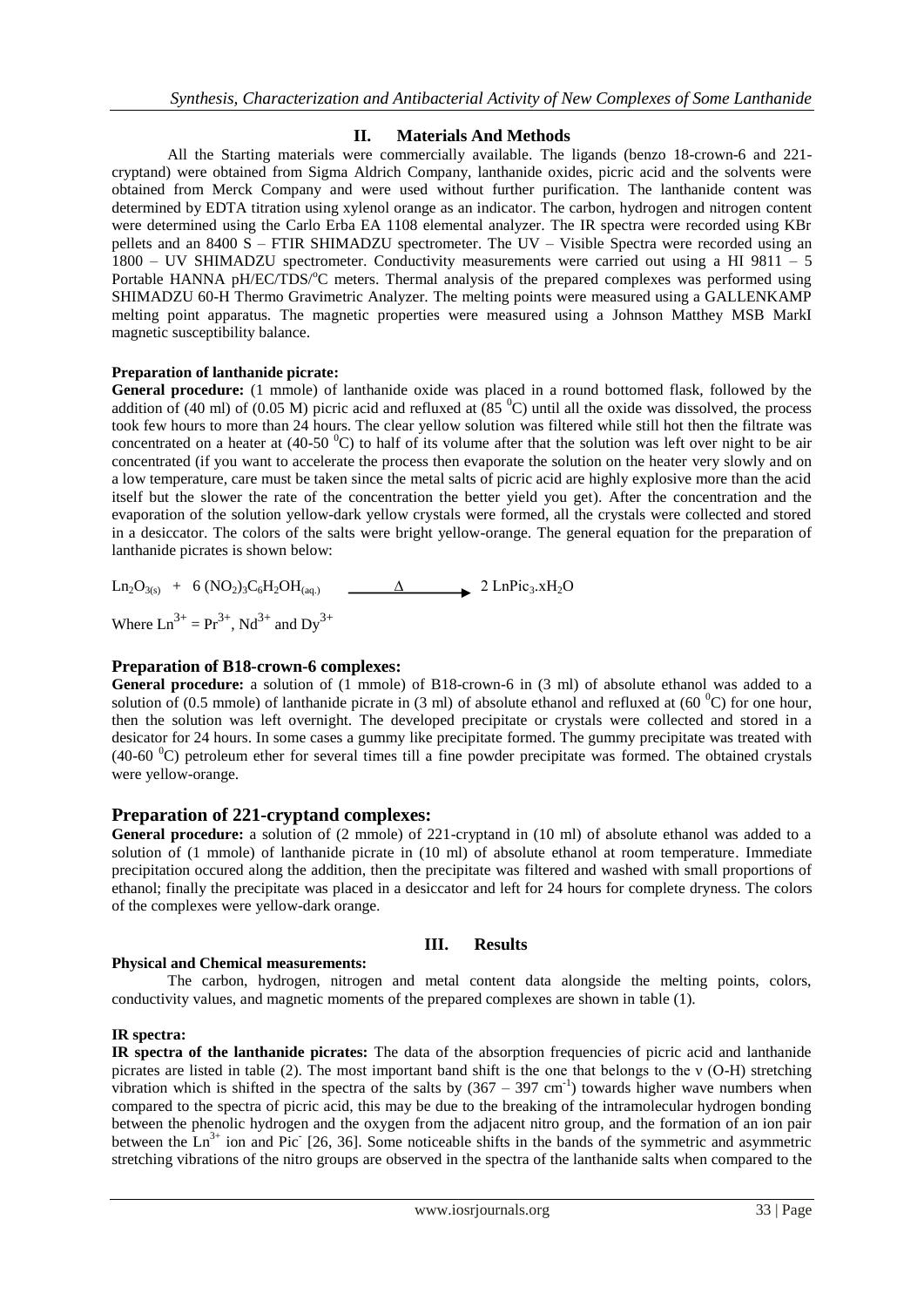spectra of picric acid as it is shown in table (3), this also may indicate the breaking of the intramolecular hydrogen bonding between the oxygen of the nitro group and the phenolic hydrogen [36-39, 41].

**IR spectra of the complexes:** The data of the absorption frequencies for the free ligands and their complexes are shown in table (3). The most important band in the spectra of the complexes is that of the (C-O-C) stretching vibration. Compared with the free ligand the  $\upsilon$  (C-O-C) bands in the complexes of B18-crown-6 are shifted by (99 cm<sup>-1</sup>) for the first band and by  $(35 \text{ cm}^{-1})$  for the second band towards lower wave numbers with changes in shape and intensity of the peaks, while the bands in the complexes of 221-crypantd are shifted by  $(29 - 35 \text{ cm}^{-1})$ also towards lower wave numbers and are also accompanied with changes in shapes and intensities of the peaks. These shifts and spectral changes give an indication of the interaction between the crown compound and the metal ion and the magnitude of the shift defines the strength of the interaction which varies from one ligand to another due to the size matching between the cavity of the ligand and the size of the metal ion alongside other factors [27-31]. Some new bands appear in the spectra of the complexes which are absent in the spectra of the free ligand at around (1537 – 1560 and 1325 – 1337 cm<sup>-1</sup>) these bands belong to the asymmetric and symmetric stretching vibrations of the nitro groups of the picrate anion, this confirms the formation of the complexes and means that the picrate anions are incorporated in the skeleton of the complexes whether coordinated to the metal ion or as a counter ion. Any shift in these bands when compared to the bands of their corresponding metal salts indicates their coordination to the metal ion [37-39, 41]. Significant shifts are observed in the complexes when compared to the spectra of the corresponding lanthanide salt as shown in table (3) indicating that some picrate anions are coordinated to the metal ion which is confirmed by their conductance values. Another new band appeared at  $(3092 - 3097 \text{ cm}^{-1})$  in the spectra of 221-cryptand complexes which is absent in the spectra of the ligand and is assigned to the aromatic ν (C-H) stretching vibration of the aromatic ring of the picrate anion, and another band appeared at  $(932 - 943 \text{ cm}^{-1})$  which belongs to the aromatic  $\delta$  (C-H) bending vibration, the appearance of these two bands mean that the picrate anions are somehow incorporated in the complex. The  $CH<sub>2</sub>$ bending vibrations (Scissoring, wagging and rocking) experienced shifts in their bands when compared to the free ligand, some shifts are high and obvious, some are simple and all these shifts are accompanied with changes in shapes and intensities of the peaks. These spectral changes are may be due to the decrease in charge density on the adjacent oxygen atom, which gives an indication of their bonding and interaction with the metal ion [30]. Another new band appeared at  $(1610 - 1614 \text{ cm}^{-1})$  in the spectra of 221-cryptand complexes, this band is assigned to the ν (C=C) stretching vibration of the benzene ring of the picrate anions, this is absent in the spectra of the free ligand [38, 39, 41].

# **UV – Visible Spectra:**

The electronic spectra of picric acid and lanthanide salts were recorded in ethanol. Picric acid shows two main absorption bands at  $(\lambda_{max} 359$  and 220 nm). These bands are shifted to lower wave lengths in the corresponding salts. These spectral changes may indicate the formation of ion-pair between  $\text{Ln}^{3+}$  ion and Pic<sup>-</sup> in  $LnPic<sub>3</sub>$  which is also confirmed by IR results. The electronic spectra of free ligands and their complexes were recorded in DMSO. Table (4) shows the absorption data of picric acid, Ln salts, ligands and the complexes. All ligands show two typical absorption bands as it is seen in table (4), one of these two bands is shifted to a higher wave length specifically to (380 nm) in all the complexes while the other band is shifted to a lower wavelength table (4). These spectral changes confirms that the complex is formed indicating that there is a change in the environment and leads to the conclusion that  $\text{Ln}^{3+}$  is maybe incorporated in the ligand causing these spectral changes. The picrate anion also have a pronounced effect on the formation of the complex and the nature of the spectra and since the maximum absorption bands of the lanthanide picrate salts are shifted upon complexation to other wave lengths that means the picrate anions one, or more are coordinated to the metal ions[32,33, 40].

# **Thermal analysis:**

The  $Pr^{3+}$ , Nd<sup>3+</sup>, and Dy<sup>3+</sup> complexes of B18-crown-6 showed almost similar thermal behavior and results. All the three complexes went through three stages in their thermal decomposition; the first stage was the dehydration step, followed by the second stage which was the decomposition of the anhydrous complex into unidentified intermediates due to the explosive nature of the picrate compounds, and finally the third stage, the formation of Ln oxides [26, 34, 35]. The dehydration process took place at a temperature range of (66 – 120  $^{\circ}$ C). The complex  $[Pr(B18-crown-6)(Pic)_2]Pic.2H_2O$  lost one water molecule when heated to (73.8 <sup>0</sup>C) and lost another water molecule when heated to (120.52  $^{\circ}$ C), it is really hard to distinguish the coordinated water from the uncoordinated water from the graphical data[30,31], the values of the weight loss found in the process (1.4% and 2.03%) are in good agreement with the calculated values (1.5% and 2.3% respectively). Both  $Nd^{3+}$  and  $Dv^{3+}$  complexes lost one water molecule when heated to (66.35 and 76.51  $^{\circ}$ C) respectively, the weight losses found in the process (1.58% and 1.98% respectively) were in good agreement with the calculated values (1.55% and 2.2% respectively). All the three complexes started to decompose at a temperature range of (260 – 315  $^{\circ}$ C),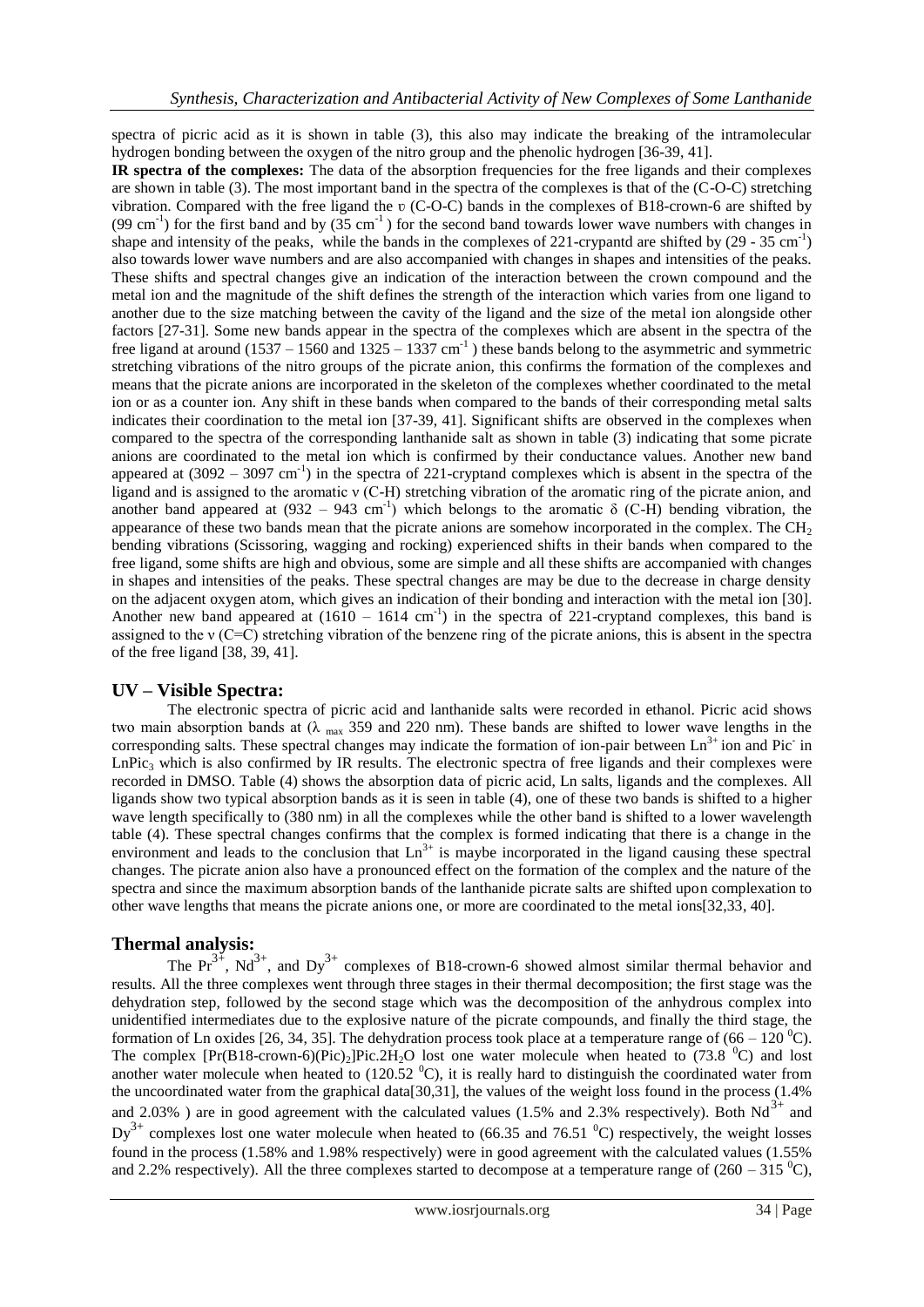an endothermic peak followed by an adjacent exothermic peak appeared at this range of temperature and multiple explosions took place at the same temperature range due to the explosive nature of picrate compounds forming unidentified intermediates [26]. After this temperature range other weight losses were recorded up to (600  $^{\circ}$ C), at this temperature Ln oxides were formed [26, 27] which were stable against heating up to more than (800 ${}^{0}$ C). The complexes of cryptand showed similar behavior, and the data are shown in table (5).

# **Molar conductance:**

The molar conductance values of all the complexes were measured in DMSO at  $25\text{ °C}$ . The values obtained lie in the range  $(50 - 80 \text{ Ohm}^{-1} \text{cm}^2 \text{/mol}^{-1})$ , this indicates that all the complexes are electrolytes and shows that in benzo-18-crown-6 complexes two picrate anions are coordinated to the metal ion leaving one picrate anion uncoordinated as a counter ion, while in 221-cryptand complexes only one picrate anion is coordinated to the metal ions [42].

## **Antibacterial assay:**

All the prepared complexes were tested *in-vitro* against four types of pathogenic bacteria, one gram positive (Staphylococcus aureus**)** and three gram negative (Escherichia coli, Salmonella and pseudomonas aeruginosa), and their results were compared to the results of the broad-spectrum antibiotic chloramphenicol. They showed good promising results when compared to the commercial antibiotic, they showed clear inhibition zones some larger than those of the antibiotic, some similar and others smaller. The notice worthy case was that the antibiotic chloramphenicol showed no activity at all against the pathogenic bacteria pseudomonas aeruginosa while all the prepared complexes showed very good results, another case was that the prepared complexes showed greater activity against Staphylococcus aureus than the antibiotic. The inhibition zones measured in millimeters are listed in table (6). Further *in-vivo* studies are required in order to estimate the side effects of these complexes and to study their behavior inside the biological system.

## **IV. Discussion**

All benzo-18-crown-6 complexes have the suggested formula  $[Ln.L.(Pic)_2]Pic.nH_2O$ , while all 221cryptand complexes have the general suggested formula [Ln.L.(Pic)]Pic<sub>2</sub>.nH<sub>2</sub>O where;  $(Ln^{3+} = Pr^{3+}, Nd^{3+},$  $Dy^{3+}$ ), (L = B18-crown-6 or 221-cryptand), (Pic = picrate anion), (n = 1, 2 or 7), which is confirmed by their elemental and thermal analysis. The molar conductance values of the complexes lie in a range which confirms that there are two picrate anions coordinated to the  $Ln<sup>3+</sup>$  ion in benzo-18-crown-6 complexes, and one picrate anion coordinated to the metal ions in 221-cryptand complexes which is also confirmed by their IR spectra through the shift in both symmetric and asymmetric  $(NO<sub>2</sub>)$  stretching vibrations, and also confirmed by their UV – Visible Spectra. The spectral changes and the shifts in the  $(C-O-C)$  stretching vibration indicates that the  $Ln^{3+}$ ion lies inside the cavity of B18-crown-6 and is encapsulated by 221-cryptand, these shifts also indicate the strong interaction between the  $Ln<sup>3+</sup>$  ions and the ligands, this is due to the size matching between the radius of the ion and the size of the cavity of the ligand,  $(1.34 - 1.43 \text{ A}^{\circ})$  for B18-crown-6 and  $(1.013, 0.995, 0.912 \text{ A}^{\circ})$  for  $Pr<sup>3+</sup>$ , Nd<sup>3+</sup> and Dy<sup>3+</sup> respectively. Two picrate anions are coordinated to the metal ion through their phenolic oxygen and the oxygen of the nitro group, to give rise to the coordination number of (10) in B18-crown-6 complexes, and one picrate anion is coordinated to the metal ions in 221-cryptand to give rise to the coordination number (9). These coordination numbers are not uncommon since lanthanides offer the possibility of a wide range of coordination numbers (up to 12), although coordination numbers (8) and (9) are the favorable but other coordination numbers exist too. The UV – Visible Spectra of the prepared complexes confirmed their formation through the simple shifts and changes of intensities of their peaks since it is known that the *f* orbitals are deeply buried inside the atom and are well shielded from the environment so upon complexation with ligands, only minimal changes are observed in the electronic absorption and emission spectra, such as small displacements in the peak positions, and changes in the relative intensities of some of the emission peaks. All the prepared complexes are of explosive nature at a temperature higher than (260 °C) as it is indicated by their thermal analysis which is the nature of all picrate compounds and a common behavior in most nitro compounds. All the prepared complexes were tested *in-vitro* against four types of pathogenic bacteria, one gram positive (Staphylococcus aureus) and three gram negative (E. Coli, Salmonella, and Pseudomonas aeruginosa), and the results were compared to that of the broad spectrum antibiotic Chloramphenicol. The results were very good in comparison to the antibiotic and they were the best against pseudomonas aeruginosa. Pseudomonas aeruginosa is resistant to most of the well-known antibiotics, and chloramphenicol showed no activity at all against Pseudomonas aeruginosa while all the prepared complexes showed very good results, their inhibition zones measured in millimeters are listed in table (6). One of the expected mechanisms for the action of these complexes on the tested bacteria is believed to be related to the metal-chelation or the effect of the chelate (the ligand) on the metal ion. The most important property of the chelating agents (ligands), in lanthanide chelate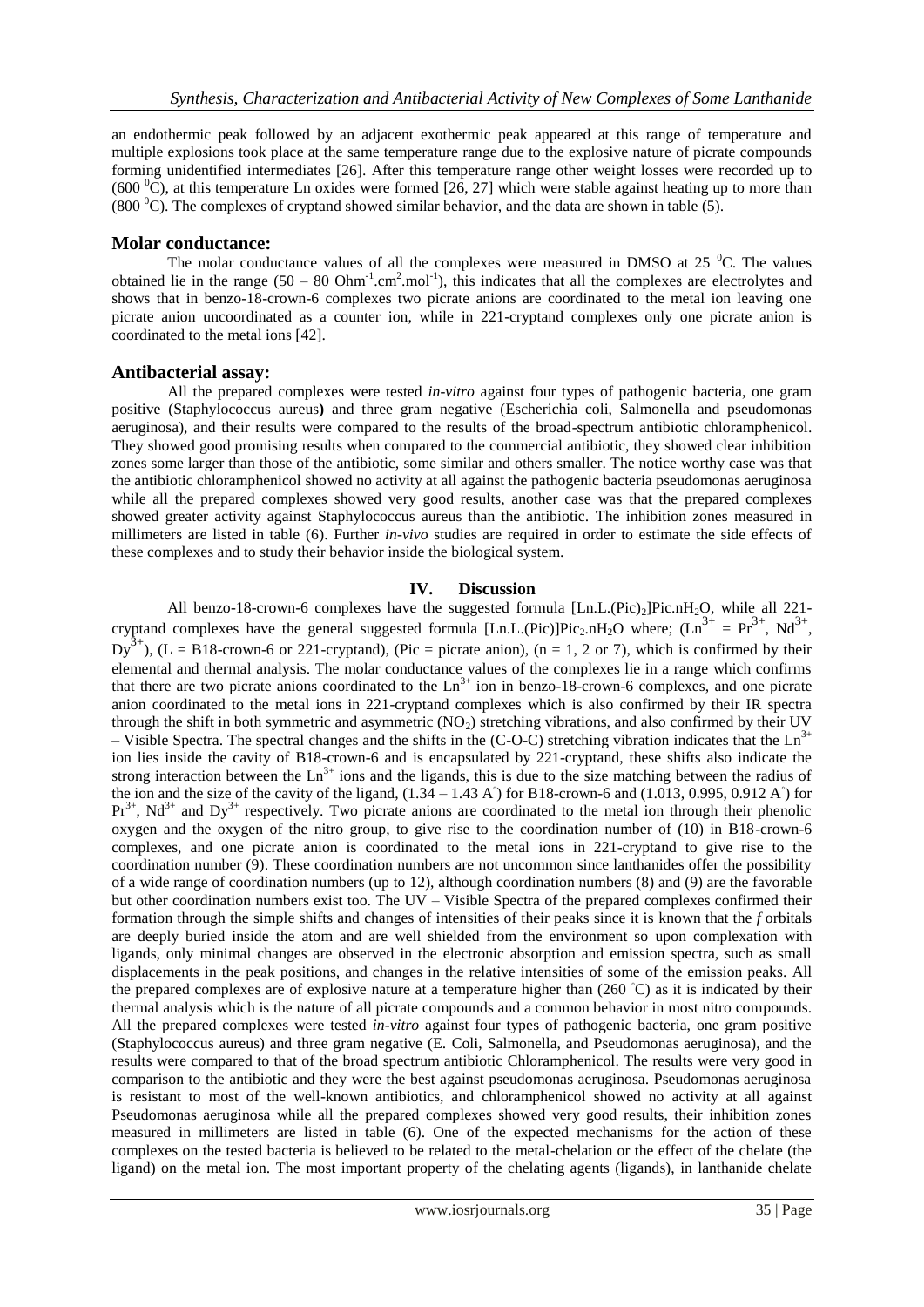complex, is its ability to alter the behavior of lanthanide ion with which it binds in biological systems, and the chelation markedly modifies the bio distribution and excretion profile of the lanthanide ions.

## **Acknowledgements**

We are grateful for all those who helped and supported us during our work in the department. And I present my special thanks and gratitude to my supervisors Dr. Basim I. Al-Abdaly and Dr. Mohammed H. A. Al-Almery for their guidance, efforts, knowledge and support.

| Table (1): Elemental analysis, colors, melting points, magnetic moments and the conductivity values of the |  |
|------------------------------------------------------------------------------------------------------------|--|
| Metal salts and their corresponding complexes                                                              |  |

| Formula                                          | $C\%$    | H%      | $N\%$    | $M\%$    | Color  | M.P. O C    | Magneti      | $\Omega^1$ cm <sup>2</sup> .mol <sup>-1</sup> ) |
|--------------------------------------------------|----------|---------|----------|----------|--------|-------------|--------------|-------------------------------------------------|
| M.wt.(gm/mole)                                   | Cal.     | Cal.    | Cal.     | Cal.     |        |             | $\mathbf{c}$ |                                                 |
|                                                  | (found)  | (found) | (found)  | (found)  |        |             | moment       |                                                 |
|                                                  |          |         |          |          |        |             | <b>BM</b>    |                                                 |
| $Pr(Pic)$ <sub>3</sub> .6H <sub>2</sub> O        | 23.165   | 1.944   | 13.507   | 15.098   | vellow | $98 - 100$  | 4.4          | .                                               |
| 933.2866                                         | (23.055) | (1.823) | (13.452) | (14.897) |        |             |              |                                                 |
|                                                  |          |         |          |          |        |             |              |                                                 |
| $Nd(Pic)$ <sub>3</sub> .6H <sub>2</sub> O        | 23.082   | 1.937   | 13.459   | 15.400   | Deep   | $59 - 62$   | 5.9          | .                                               |
| 936.6189                                         | (22.938) | (1.902) | (13.323) | (15.304) | yellow |             |              |                                                 |
|                                                  |          |         |          |          |        |             |              |                                                 |
| $Dy(Pic)$ <sub>3</sub> .3H <sub>2</sub> O        | 23.999   | 1.343   | 13.994   | 18.039   | Bright | $65 - 68$   | 11.1         | .                                               |
| 900.8333                                         | (23.713) | (1.137) | (13.802) | (17.754) | yellow |             |              |                                                 |
|                                                  |          |         |          |          |        |             |              |                                                 |
| $[Pr(B18C6)(Pic)2] Pic.2H2$                      | 34.796   | 2.920   | 10.741   | 12.007   | vellow | $60 - 62$   | 5.4          | 50                                              |
| Ω                                                | (34.250) | (2.830) | (10.410) | (11.850) |        |             |              |                                                 |
| 1173.583                                         |          |         |          |          |        |             |              |                                                 |
| [Nd(B18C6)(Pic) <sub>2</sub> ]Pic.H <sub>2</sub> | 35.237   | 2.783   | 10.878   | 12.446   | orange | $75 - 80$   | 8.9          | 50                                              |
| $\Omega$                                         | (35.052) | (2.620) | (10.680) | (12.146) |        |             |              |                                                 |
| 1158.9001                                        |          |         |          |          |        |             |              |                                                 |
| [Dy(B18C6)(Pic) <sub>2</sub> ]Pic.H <sub>2</sub> | 34.650   | 2.740   | 10.709   | 13.804   | Dark   | $80 - 84$   | 11.2         | 50                                              |
| $\Omega$                                         | (34.450) | (2.630) | (10.520) | (13.680) | vellow |             |              |                                                 |
| 1177.1601                                        |          |         |          |          |        |             |              |                                                 |
| $[Pr(221)(Pic)]Pic2.H2O$                         | 34.735   | 3.429   | 13.105   | 11.986   | Dark   | $110 - 112$ | 5.8          | 80                                              |
| 1175.645                                         | (34.087) | (3.850) | (12.614) | (11.542) | orange |             |              |                                                 |
|                                                  |          |         |          |          |        |             |              |                                                 |
| $[Nd(221)(Pic)]Pic_2.7H_2O$                      | 31.728   | 4.072   | 11.971   | 11.207   | orange | $110 - 114$ | 7.1          | 60                                              |
| 1287.0685                                        | (31.541) | (3.821) | (11.432) | (11.013) |        |             |              |                                                 |
|                                                  |          |         |          |          |        |             |              |                                                 |
| $[Dy(221)(Pic)]Pic2.2H2O$                        | 33.603   | 3.483   | 12.678   | 13.372   | orange | $104 - 108$ | 11.6         | 70                                              |
| 1215.2525                                        | (33.090) | (3.247) | (12.349) | (13.127) |        |             |              |                                                 |
|                                                  |          |         |          |          |        |             |              |                                                 |

Table (2): The absorption frequencies of picric acid and lanthanide picrates

| Compound                                  | $\upsilon$ (O-H) cm <sup>-1</sup> | $v(N-O)$ cm <sup>-1</sup> | $\delta$ (C-H) cm <sup>-1</sup> | $v(C-O)$ cm <sup>-1</sup> |
|-------------------------------------------|-----------------------------------|---------------------------|---------------------------------|---------------------------|
| Picric acid                               | 3105                              | 1527                      | 941                             | 1088                      |
|                                           |                                   | 1342                      | 919                             |                           |
| $Pr(Pic)$ <sub>3</sub> .6H <sub>2</sub> O | 3502                              | 1541                      | 921                             | 1085                      |
|                                           |                                   | 1360                      | 908                             |                           |
| $Nd(Pic)$ <sub>3</sub> .6H <sub>2</sub> O | 3472                              | 1541                      | 943                             | 1083                      |
|                                           |                                   | 1362                      | 926                             |                           |
| Dy(Pic) <sub>3</sub> .3H <sub>2</sub> O   | 3495                              | 1525                      | 919                             | 1087                      |
|                                           |                                   | 1340                      |                                 |                           |

Table (3): The absorption frequencies of ligands and complexes

| Compound                        | $(C-$<br>$\upsilon$<br>H<br>aromat<br>ic<br>$cm^{-1}$ | $U(C-H)$<br>CH <sub>2</sub><br>group<br>$cm^{-1}$ | $U(N-O)$<br>$cm^{-1}$ | $\delta$ Sci.<br>CH <sub>2</sub><br>group<br>$cm^{-1}$ | $\delta$<br>wag.<br>CH <sub>2</sub><br>group<br>$cm^{-1}$ | $\delta$ roc<br>CH <sub>2</sub><br>group<br>$cm^{-1}$ | $U(C-O-$<br>$\mathcal{C}$<br>$cm^{-1}$ | $\delta$ (C-H)<br>aromati<br>$\rm c \ cm^{-1}$ | $\mathbf{I}$<br>$(C=C)$<br>Stretch<br>$cm^{-1}$ |
|---------------------------------|-------------------------------------------------------|---------------------------------------------------|-----------------------|--------------------------------------------------------|-----------------------------------------------------------|-------------------------------------------------------|----------------------------------------|------------------------------------------------|-------------------------------------------------|
| B <sub>18</sub> -crown-6        | 3053                                                  | 2929                                              | .                     | 1454                                                   | 1355<br>1255                                              | 850                                                   | 1221<br>1117                           | .                                              | 1627                                            |
|                                 |                                                       |                                                   |                       |                                                        |                                                           |                                                       |                                        |                                                |                                                 |
| [PrB18C6]                       | 3098                                                  | 2877                                              | 1543                  | 1495                                                   | 1362                                                      | 847                                                   | 1122                                   | 922                                            | 1634                                            |
| $(Pic)$ , Pic. $2H2O$           |                                                       |                                                   | 1327                  |                                                        | 1273                                                      |                                                       | 1082                                   | 953                                            |                                                 |
| [NdB18C6]                       | 3102                                                  | 2874                                              | 1539                  | 1425                                                   | 1364                                                      | 847                                                   | 1122                                   | 926                                            | 1612                                            |
| $(Pic)_2$ ]Pic.H <sub>2</sub> O |                                                       |                                                   | 1327                  |                                                        | 1273                                                      |                                                       | 1082                                   |                                                |                                                 |
| [DvB18C6]                       | 3110                                                  | 2872                                              | 1537                  | 1425                                                   | 1364                                                      | 849                                                   | 1124                                   | 926                                            | 1630                                            |
| $(Pic)_2$ ]Pic.H <sub>2</sub> O |                                                       |                                                   | 1325                  |                                                        | 1277                                                      |                                                       | 1082                                   | 947                                            |                                                 |
| 221-cryptand                    | .                                                     | 2873                                              | .                     | 1471                                                   | 1355                                                      | 829                                                   | 1099                                   | .                                              | .                                               |
|                                 |                                                       |                                                   |                       | 1446                                                   | 1292                                                      |                                                       | 1029                                   |                                                |                                                 |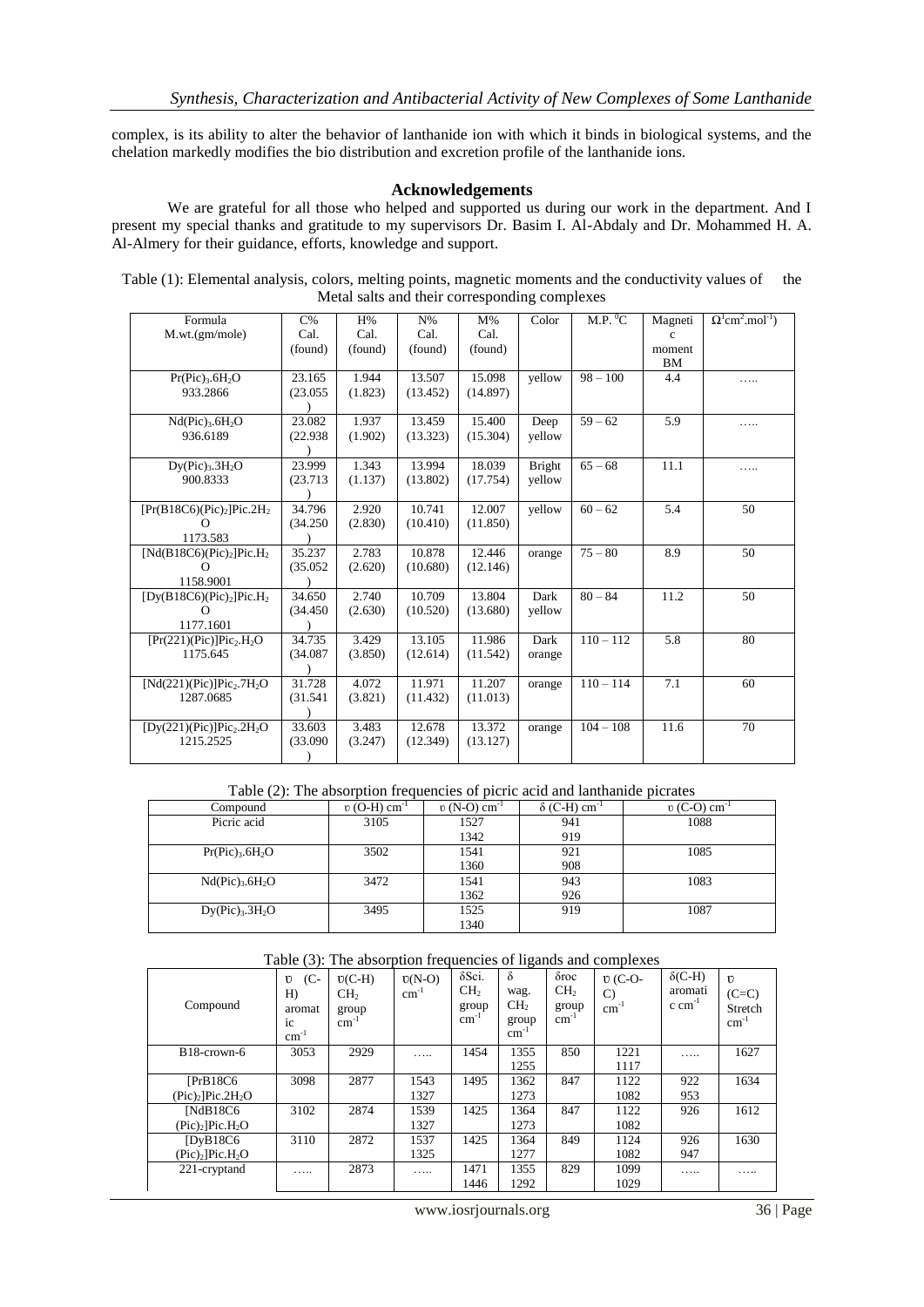| [Pr(221)]                                | 3097 | 2916 | 551  | 1491 | 364  | 845 | 1070 | 943 | 1612 |
|------------------------------------------|------|------|------|------|------|-----|------|-----|------|
| (Pic)]Pic <sub>2</sub> .H <sub>2</sub> O |      |      | 1333 | 1435 | 1265 |     | 1038 |     | 1637 |
| [Nd (221)]                               | 3094 | 2901 | 1560 | 1489 | !364 | 849 | 1064 | 932 | 1610 |
| $(Pic)$ ] $Pic_2$ .7 $H_2O$              |      |      | 1335 | 1441 | 267  |     | 1036 |     | 1637 |
| [Dy.(221).(Pic)]Pic <sub>2</sub> .2      | 3092 | 2878 | 1556 | 1491 | '366 | 845 | 1078 | 943 | 1636 |
| H <sub>2</sub> O                         |      |      | 337  | 1433 | 1269 |     |      |     |      |

Table (4): The absorption data of picric acid, lanthanide picrates, ligands and complexes

| Compound                                              | $\lambda$ (nm) | A     |
|-------------------------------------------------------|----------------|-------|
| Picric acid                                           | 359            | 1.421 |
|                                                       | 220            | 1.480 |
| $Pr(Pic)_3$                                           | 357            | 1.260 |
|                                                       | 213            | 1.385 |
| $Nd(Pic)_3$                                           | 344            | 1.127 |
|                                                       | 203            | 2.825 |
| Dy(Pic) <sub>3</sub>                                  | 357            | 1.622 |
|                                                       | 204            | 3.476 |
| B18-crown-6                                           | 337            | 0.018 |
|                                                       | 278            | 2.893 |
| [PrB18C6 (Pic) <sub>2</sub> ]Pic.2H <sub>2</sub> O    | 380            | 0.833 |
|                                                       | 254            | 1.077 |
| [NdB18C6 (Pic) <sub>2</sub> ]Pic.H <sub>2</sub> O     | 380            | 0.785 |
|                                                       | 255            | 1.050 |
| [DyB18C6 (Pic) <sub>2</sub> ]Pic.H <sub>2</sub> O     | 380            | 0.662 |
|                                                       | 253            | 0.820 |
| 221-cryptand                                          | 340            | 0.198 |
|                                                       | 280            | 1.782 |
| $[Pr (221) (Pic)] Pic2. H2O$                          | 380            | 0.956 |
|                                                       | 267            | 0.232 |
| [Nd $(221)$ (Pic)]Pic <sub>2</sub> .7H <sub>2</sub> O | 380            | 0.976 |
|                                                       | 259            | 0.636 |
| [Dy $(221)$ (Pic)]Pic <sub>2</sub> .2H <sub>2</sub> O | 379            | 1.069 |
|                                                       | 258            | 0.547 |

#### Table (5): The data of thermal analysis of the prepared complexes

|                                                       |                        |               |                                   |          | $\Delta m$ (%) | Temp. range of       |
|-------------------------------------------------------|------------------------|---------------|-----------------------------------|----------|----------------|----------------------|
|                                                       |                        | Temp. range   | Suggested formula of              |          | mass-loss      | thermal stability of |
|                                                       |                        | of the        | the resultant                     |          |                | the complex $(^0C)$  |
| Compound                                              | Step                   | decomposition | compound                          |          |                |                      |
|                                                       |                        | $(^0C)$       |                                   | Cal.     | Obs.           |                      |
|                                                       |                        |               | [Pr.B18C6(Pic) <sub>2</sub> ]Pic  |          |                |                      |
| [PrB18C6 (Pic),]Pic.2H <sub>2</sub> O                 | 1                      | $73 - 120$    |                                   | 3.10     | 3.47           | $120 - 245$          |
|                                                       | $\overline{c}$         | $245 - 300$   | $\ast$                            | $\cdots$ | $\cdots$       |                      |
|                                                       |                        | $49 - 66$     | [ $Nd.B18C6.(Pic)_2]Pic$          | 1.55     | 1.58           |                      |
| [NdB18C6 (Pic) <sub>2</sub> ]Pic.H <sub>2</sub> O     | $\overline{c}$         | $210 - 310$   | $\ast$                            | .        | .              | $66 - 210$           |
|                                                       |                        | $45 - 76$     | [Dy.B18C6.(Pic) <sub>2</sub> ]Pic | 2.20     | 1.98           |                      |
| [DyB18C6 (Pic) <sub>2</sub> ]Pic.H <sub>2</sub> O     | $\overline{c}$         | $223 - 317$   | $\ast$                            | $\cdots$ | .              | $76 - 223$           |
|                                                       | 1                      | $52 - 120$    | $[Pr.(221).(Pic)]Pic_2$           | 2.28     | 2.22           |                      |
| $[Pr (221) (Pic)] Pic2. H2O$                          | $\mathfrak{D}$         | $220 - 287$   | $\ast$                            | .        | .              | $120 - 220$          |
|                                                       |                        | $47 - 205$    | $[Nd.(221).(Pic)]Pic_2$           | 9.78     | 10.67          | $205 - 263$          |
| [Nd $(221)$ (Pic)]Pic <sub>2</sub> .7H <sub>2</sub> O | $\mathcal{D}_{\alpha}$ | $263 - 322$   | $\ast$                            | .        | .              |                      |
|                                                       | 1                      | $101 - 175$   | $[Dy.(221).(Pic)]Pic_2.$          | 4.38     | 4.71           |                      |
| [Dy $(221)$ (Pic)]Pic <sub>2</sub> .2H <sub>2</sub> O | $\overline{c}$         | $198 - 236$   | $\ast$                            | .        | 15.42          | $175 - 198$          |
|                                                       | 3                      | $236 - 325$   | $\ast$                            | $\cdots$ | .              |                      |

(\*): explosive material (unidentified)

Table (6): Inhibition zones of the ligands, prepared complexes and the broad spectrum antibiotic measured in millimeters (concentration of the samples 10 mg/ml=10000µg/ml)

| Compound                                         | Inhibition<br>zone(mm) | Inhibition<br>zone(mm) | Inhibition<br>zone(mm) | Inhibition zone(mm)<br>Pseudomonas aeruginosa |
|--------------------------------------------------|------------------------|------------------------|------------------------|-----------------------------------------------|
|                                                  | Escherichia coli       | Staphylococcus         | Salmonella             |                                               |
|                                                  |                        | aeureus                |                        |                                               |
| <b>DMSO</b>                                      |                        |                        |                        |                                               |
| Chloramphinicol                                  | 22.5                   | 13.0                   | 25.5                   |                                               |
| B <sub>18</sub> -crown-6                         |                        |                        |                        |                                               |
| 221-cryptand                                     |                        |                        |                        |                                               |
| [ $PrB18C6$ ( $Pic$ ) <sub>2</sub> ] $Pic.2H_2O$ | 19.0                   | 23.0                   | 20.5                   | 20.0                                          |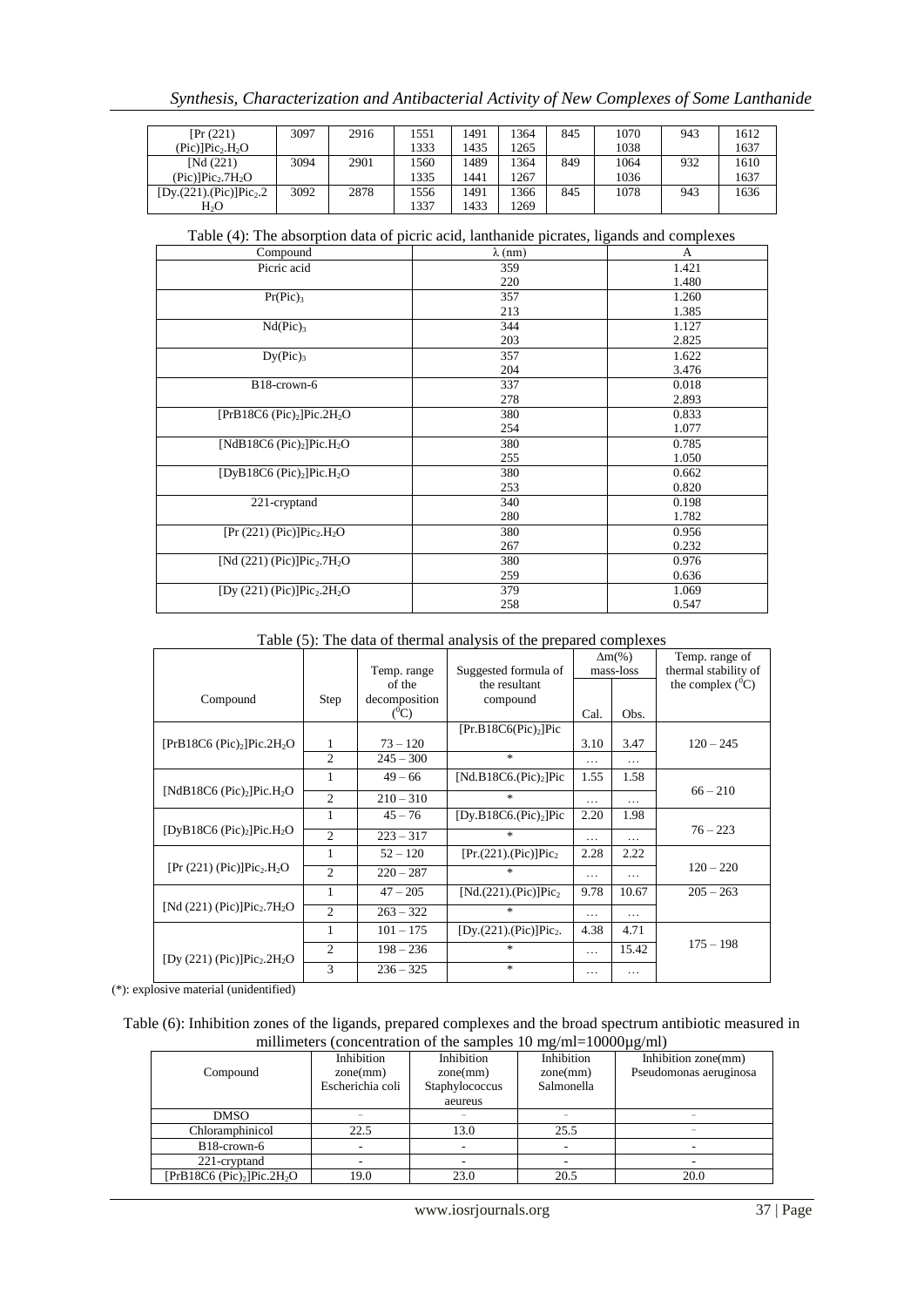| [NdB18C6 (Pic) <sub>2</sub> ]Pic.H <sub>2</sub> O     | 16.5 | l 7.5 | 18.0 | 20.0 |
|-------------------------------------------------------|------|-------|------|------|
| [DyB18C6 (Pic) <sub>2</sub> ]Pic.H <sub>2</sub> O     | 12.0 | 19.0  | 17.5 | 18.5 |
| $[Pr (221) (Pic)] Pic$ , $H_2O$                       | 12.0 | 18.0  | 16.0 | 16.5 |
| [Nd $(221)$ (Pic)]Pic <sub>2</sub> .7H <sub>2</sub> O | 18.0 | 20.5  | 18.5 | 19.0 |
| [Dy $(221)$ (Pic)]Pic <sub>2</sub> .2H <sub>2</sub> O | 3.5  | l 7.0 | 15.5 |      |

#### **References**

- [1] Sergey, P. B., and Anna, V. G. , Lanthanide Paramagnetic Probes for NMR Spectroscopic Studies of Fast Molecular Conformational Dynamics and Temperature Control.18-Crown-6 Intramolecular Reorientation in Complexes of Cerium(III) Chelates, *Макрогетероциклы / Macroheterocycles, 5(2),* 2012, pp. 178 – 181.
- [2] Sudhindra, N. M., Minaz, A. G., Indira, D. M., and Ram, S. Biological and Clinical Aspects of Lanthanide Coordination Compounds, *Bioiorganic Chemistry and Applications, vol. 2*, 2004, pp. 3 – 4.
- [3] Robin, D. R., Andrew, N. R., and Mathew, M. B., f Element/Crown Ether Complexes. Preparation and Structural Characterization of Lanthanide Chloride Complexes of 12-crown-4. *Inorg. Chem., 27*, 1988, pp. 3826 – 3835.
- [4] Robin, D. R., and Lynn, K. K. , f Element/Crown Ether Complexes. Synthesis and crystal and Molecular Structures of [MCl(OH<sub>2</sub>)<sub>2</sub>(18-crown-6)]Cl<sub>2</sub>.2H<sub>2</sub>O (M = Sm, Gd, Tb). *Inorg. Chem., 26*, 1987, pp. 1498 – 1502.
- [5] King, R. B., and Paul, R. H., Lanthanide Nitrate Complexes of Some Macrocyclic Polyethers. *Journal of the American Chemical Society,* 1974, 96:10.
- [6] Lawrence, L. David, J. B., and Gordon, W. B., Lanthanide and Yttrium Complexes of Deprotonated 4,13-Diaza-18-crown-6 (DAC): Synthesis and Structural Characterization of Y [DAC][N(SiMe<sub>3</sub>)<sub>2</sub>] and the Novel Trinuclear Ytterbium(I1) Complex { Yb[N(SiMe3)2l[µ -DAC]}2Yb. *Inorg. Chem., 33,* 1994, pp. 5302 – 5308.
- [7] Sinelshchikova, A. A., Gorbunova, G. Y., Lapkina, L. A., Konstantinov, N. Y., and Tsivadze, A. Y. , Erbium Complexes with Tetra\_15\_crown\_5\_phthalocyanine: Synthesis and Spectroscopic Study. Russian Journal of Inorganic Chemistry, Vol. 56, No. 9, 2011, pp. 1370 – 1379.
- [8] Rita, D., Judite, C., Krassimira, P. G., and Luis, M. P. L. , Lanthanide complexes of macrocyclic derivatives useful for medical applications. *Pure Appl. Chem., Vol. 77, No.3*, 2005, pp. 569 – 579.
- [9] Taheri, K., Chamsaz, M., Rounaghi, G. H., and Ansari, M. F., Study of complexes formation between La<sup>3+</sup>, Ce<sup>3+</sup> and Y<sup>3+</sup> cations with some 18-membered crown ethers in methanol – water and methanol – acetonitrile binary mixtures. *J. Incl. Phenom. Macrocycl. Chem., 63,* 2009, pp. 43 – 52.
- [10] Bunzli, J. C. G. , Benefiting from the unique properties of lanthanide ions. *Acc. Chem. Res. 39,* 2006, pp. 53–61.
- [11] Bunzli, J. C. G., and Piguet, C. , Lanthanide-containing molecular and supramolecular polymetallic functional assemblies. *Chem. Rev., 102,* 2002, pp. 1897–1928.
- [12] Yan-Li, Z., Lihua, L., Wenyu, Z., Chi-Hau, S., Qiaowei, L., Ognjen, S. M., Omar, M. Y., and Fraser, J. S. , Rigid-Strut-Containing Crown Ethers and [2] Catenanes for Incorporation into Metal – Organic Frameworks. *Chem. Eur. J., 15,* 2009, pp. 13356 – 13380.
- [13] Yakshin, V. V., Pribylova, G. A., Atamas, L. I., Vilkova, O. M., Tananaev, I. G., Tsivadze, Y., and Myasoedov, B. F. , Selective binding of ions of uranium and of transuranium and rare-earth metals with functionally substituted crown ethers. *Radiochemistry 48(5),* 2006, pp. 421–425.
- [14] Shen, X., Zhang, J., Gao, S., Fu, S., Sun, T., Fu, J., Zhang, H., Chen, Q., and Gao, H. , Applications of Typical Supramolecular Systems in the Field of Radiochemistry. *Progress in Chemistry, Vol. 23, Issue 7,* 2011, pp. 1386 – 1399.
- [15] Shu, K.., Shumpei, I., Tomoaki, H., and Kei, M. , The effects of substituents in catalytic asymmetric aldol reactions in aqueous media using rare earth metal salt-chiral crown ether complexes. *Nippon Kagakkai Koen Yokoshu 81(2),* 2002, pp. 1243.
- [16] Farnoush, F., Mohammad, R. G., Bagher, L., Parviz, N., Siavash, R., and Fatemeh, S. M. , Lanthanide Recognition: an Asymetric Erbium Microsensor Based on a Hydrazone *Derivative. Sensors, 7,* 2007, pp. 3119 – 3135.
- [17] Maria, E. S., and Mario, S. V., Theoretical study of beryllium structures analogous to crown ethers. *Computational and Theoretical Chemistry, 966,* 2011, pp. 127 – 132.
- [18] Charles, J. P. , The Discovery of Crown Ethers. E. I. du Pont de Nemours and Company, *Wilmington, Delaware*, 1987, 19898.
- [19] [Dietrich,](http://www.sciencedirect.com/science/article/pii/S0040403901883003) B., [Lehn,](http://www.sciencedirect.com/science/article/pii/S0040403901883003) J. M., and [Sauvage,](http://www.sciencedirect.com/science/article/pii/S0040403901883003) J. P. , Les Cryptates. *[Tetrahedron Letters,](http://www.sciencedirect.com/science/journal/00404039) [Vol. 10, Iss. 34](http://www.sciencedirect.com/science/journal/00404039/10/34)*, 1969, pp. 2889–2892.
- [20] Chang, M. C., Jiyoung, H., and Nam, J. K., Binding selectivity of dibenzo-18-crown-6 for alkali metal cations in aqueous solution: A density functional theory study using a continuum salvation model. *Chemistry Central Journal, 2012*, 6:84.
- [21] Izatt, R. M., Bradshaw, J. S., Nielsen, S. A., Lamb, J. D., Christensen, J. J., and Sen, D. , Thermodynamic and kinetic data for cation-macrocycle interaction. *Chem Rev., 85,* 1985, pp. 271–339.
- [22] Gokel, G. W., Leevy, W. M., and Weber, M. E. , Crown ethers: sensors for ions and molecular scaffolds for materials and biological models. *Chem Rev., 104, 5,* 2004, pp. 2723–2750.
- [23] Gokel, G. W., Goli, D. M., Minganti, C., and Echegoyen, L. , Clarification of the hole-size cation-diameter relationship in crown ethers and a new method for determining calcium cation homogeneous equilibrium binding constants. *J Am Chem Soc., 105*, 1983, pp. 6786–6788.
- [24] Anderson, J. D., Paulsen, E. S., and Dearden, D. V, Alkali metal binding energies of dibenzo-18-crown-6: Experimental and computational results. *Int J Mass Spectrom., Vol. 227, No. 1,* 2003, pp. 63–76.
- [25] Alasundkar, K. N., Deshmukh, B. M., Salunkhe, D. K., and Sankpal, S. A. , Synthesis, Optical and X-ray study of transition metal complex of Cu(II) containing naphthaquinone dibenzo 18-crown-6. *Der Chemica Sinica, 2 (2),* 2011, pp. 118 – 124.
- [26] Sock-Sung, Y., Sung, K. K., Hong-Ryol, S., Hyung-Sock, S., Eun, K. L., Jae-Kyung, K., and Chong-Hyeak, K. , Lanthanide Complexes of Some High Energetic Compounds (II), Crystal Structures and Thermal Properties of Picrate Complexes. *Bull. Korean Chem. Soc., Vol. 26, No. 8,* 2005.
- [27] Lu, T., Gan, X., Tang, N., and Tan, M. , Studies on Rare Earth Complexes with Crown Ethers-XIX. Synthesis and Characterization of the Complexes of Lanthanide Thiocyanates with Dibenzo-24-Crown-8. *Polyhedron, Vol. 9, No. 19,* 1990, pp. 2371 – 2374.
- [28] Tongbu, L., Xinmin, G., and Minyu, T. , Studies on Crown Ether Complexes-XXVIII. Synthesis, Characterization and Structure of the Complexes of Heavier Lanthanide Nitrates (Gd – Lu) with Dibenzo-24-Crown-8. *Polyhedron, Vol. 12, No. 13,* 1993, pp. 1641 – 1646.
- [29] Mihai, B., Claudiu, T. S., Andrea, S., Cornelia, G., Paula, D., Mihaela, B., Vlad, I., and Louis, C. , Functionalized Derivatives of Benzo-Crown Ethers. Part 4. Antifungal Macrocyclic Supramolecular Complexes of Trans m on Metal Ions Acting as Lanosterol-14-o-Demethylase Inhibitors. *Metal-Based Drugs, Vol. 6, No. 2,* 1999.
- [30] Semnani, A., Pouretedal, H. R., Nazari, B., and Firooz, A. , Spectrophotometric Study of the Compelexation of Bromine with Crown Ethers in Chloroform Solution. *Scientia Iranica, Vol. 10, No. 3,* 2003, pp. 317 – 321.